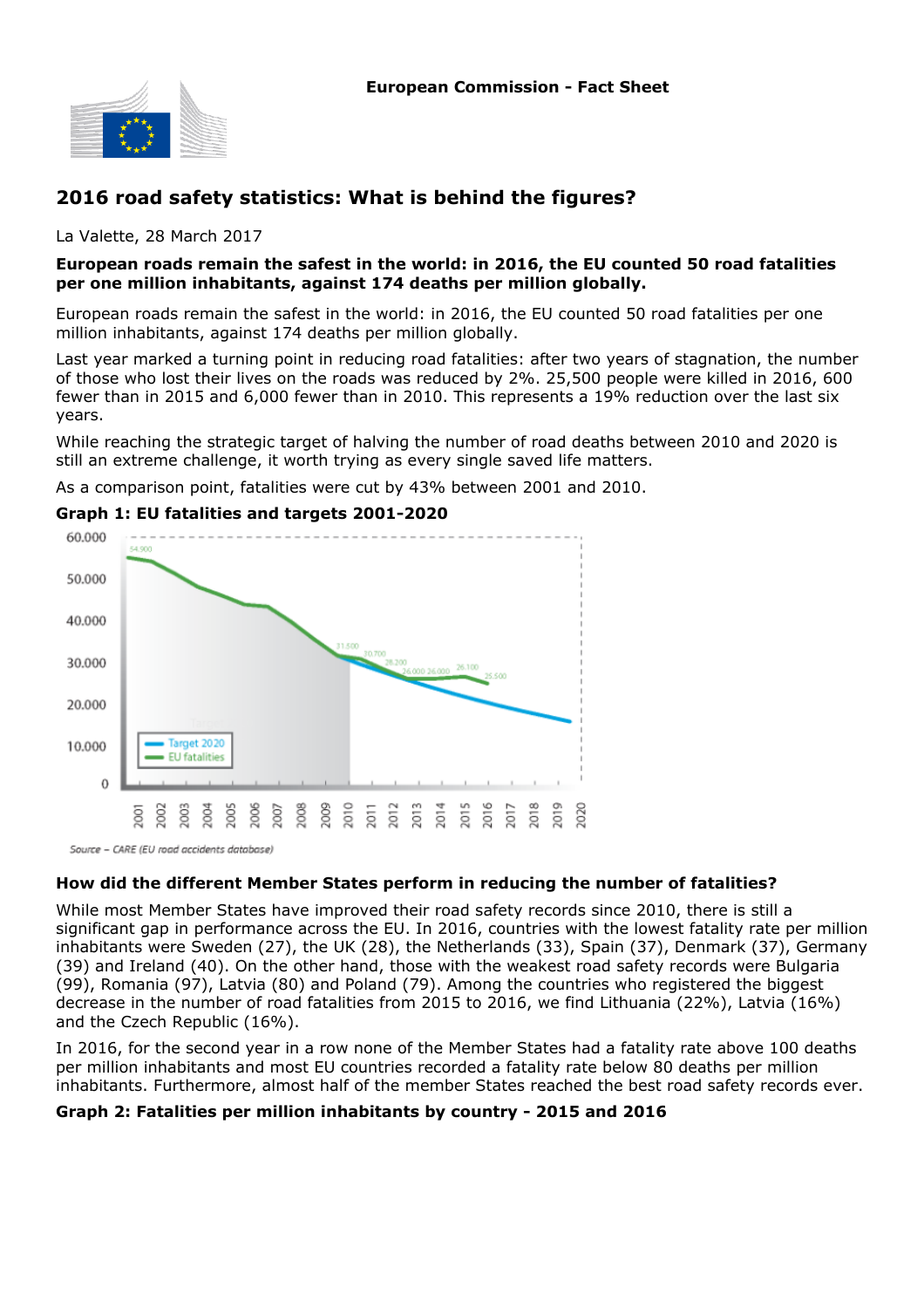

# **Which types of roads and which users are most affected? Graph 3: Road fatalities in the EU by type of roads**



In 2016, on average only about 8 % of road fatalities occurred on motorways; 37 % happened in urban areas; most (55 %) occurred on rural roads.

**Graph 4:** Road fatalities in the EU by transport mode



Car occupants account for the largest share of victims (46%). Put together, vulnerable road users, including pedestrians, cyclists and motorcyclists account for the same proportion and are particularly exposed in urban areas.

21 % of all people killed on roads were pedestrians, and pedestrian fatalities decreased at a lower rate than other fatalities (by 11 % since 2010, compared to the total fatality decrease of 19 %). Cyclists accounted for 8 % of all road deaths in the EU. Motorcyclists, who are less protected during a crash, accounted for 14 % of road fatalities. In general, fatalities among vulnerable road users decreased much less than the among all road users.

## **What does the new data on serious injuries show?**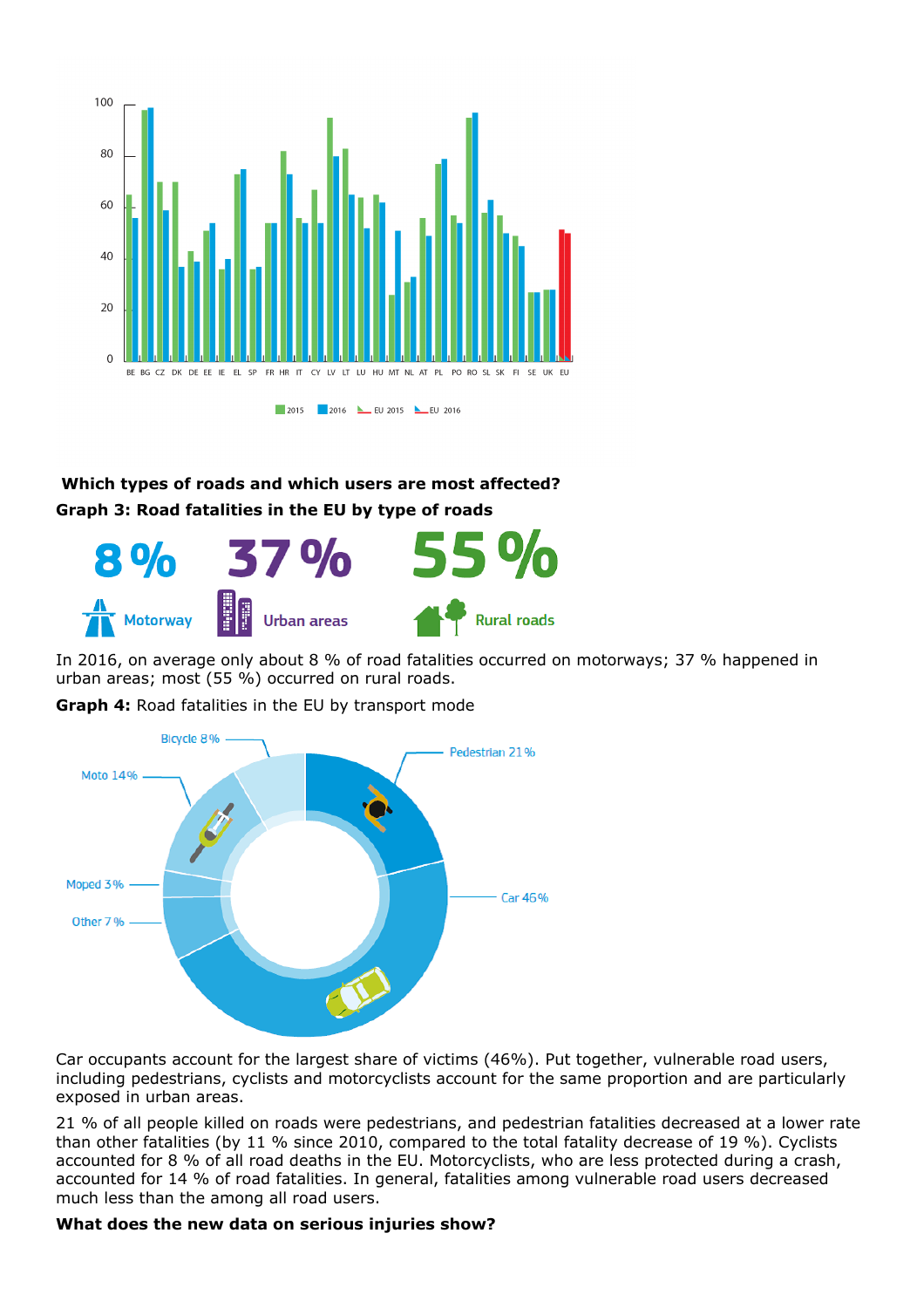For every person killed in traffic crashes, many more suffer serious injuries with life-changing consequences. Serious injuries are not only more common but are also often more costly to society because of the long-term rehabilitation and healthcare needed. Vulnerable road users, such us pedestrians, cyclists, motorcyclists or elderly road users, are especially affected.

As of 2015, Member States started to report data on serious injuries based on a new, commonly agreed definition following medical standards**.** The international MAIS trauma scale (maximum abbreviated injury score) has been used as the EU definition of serious road traffic injuries. The 'scale 3 and more' (MAIS3+) is the one that applies to serious injuries.

In November 2016, the Commission published injury data from sixteen Member States: Belgium, the Czech Republic, Germany, Spain, Ireland, France, Italy, Cyprus, the Netherlands, Austria, Poland, Portugal, Slovenia, Finland, Sweden and the United Kingdom. This was a major progress in addressing effectively serious road traffic injuries. The countries for which data is available represent about 80 % of the EU's population and account for 80 % of all fatalities.

Based on the data provided, it is estimated that 135 000 people are seriously injured on EU roads. Therefore, on average there are more than five serious injuries for each road fatality in the EU. Most of those seriously injured are vulnerable road users, such us pedestrians, cyclists and motorcyclists, and most are elderly, an age group that is growing in number. Their proportion is even higher in towns and cities.

A recent study[1]carried out with the support of the European Commission analyses the most common characteristics of road traffic crashes that cause injuries of a MAIS3+ severity. The study provides an understanding of the most common factors contributing to serious road traffic injuries for pedestrians, bicyclists, motorcyclists and car occupants in the EU. It collects knowledge that will enable the future identification of measures for effective prevention of serious road traffic injuries.

### **What is the EU doing for safer roads?**

Road Safety is a shared responsibility. In line with the principle of subsidiarity, national and local authorities are responsible for most of the day to day actions, including enforcement and awarenessraising.

For its part, the EU has created a general framework for improved road safety with legislation and recommendations, for example by having introduced minimum requirements for the safety management of the Trans-European Transport Networks and technical requirements for safe transport of dangerous goods. Moreover, the [cross-border enforcement directive](http://europa.eu/rapid/press-release_MEX-15-4360_en.htm), entered into application on 6 May 2015, to tackle driving offences committed abroad, and new legislation on roadworthiness testing, adopted in April 2014, to decrease the number of traffic accidents caused by technical failures.

In 2015 another milestone for road safety was reached with the agreement on the deployment of innovative technology that can save lives. As of March 2018, all new vehicle types will have to be fitted with the [eCall system](http://ec.europa.eu/transport/themes/its/road/action_plan/ecall_en.htm). eCall automatically dials Europe's single emergency number 112 in the event of a serious road accident and communicates the vehicle's location to the emergency services. eCall cuts emergency services response time by up to 50% in the countryside and 40% in urban areas. It is estimated that eCall can reduce the number of fatalities by at least 4% and the number of severe injuries by 6%.

Ongoing initiatives include:

- Review and monitoring of existing legislation:

a) A new proposal on the [training requirements for professional drivers](http://ec.europa.eu/transport/modes/road/access/index_en.htm) was adopted earlier this year. The objective of this proposal is to contribute to higher road safety standards and to facilitate the mobility of professional drivers. The main novelties include the modernisation of the training, highlighting for example the protection of vulnerable road users and the optimisation of fuel consumption, as well as better recognition of training undergone in another Member State. The proposal will now be examined by the European Parliament and the 28 EU Member States in accordance with the EU ordinary legislative procedure.

b) A review of the [infrastructure safety directive](http://eur-lex.europa.eu/legal-content/EN/ALL/?uri=CELEX%3A32008L0096) is under way to investigate possible wider benefits of the directive, e.g. additional protection for vulnerable road users; identifying in a proactive way dangerous sections of roads; supporting the proper functioning of advanced driver assistance systems such as lane keeping assistance; and assessing how to encourage the extension of the safety principles applying to TEN-T road also to other more dangerous parts of road networks.

c) Existing legislation is regularly monitored by appropriate follow-up measures, such as transposition checks, evaluations, implementation reports and in dialogue with Member States primarily within the framework of expert groups and committees.

- Road safety is mainstreamed in the discussions on innovative technologies which have a huge road